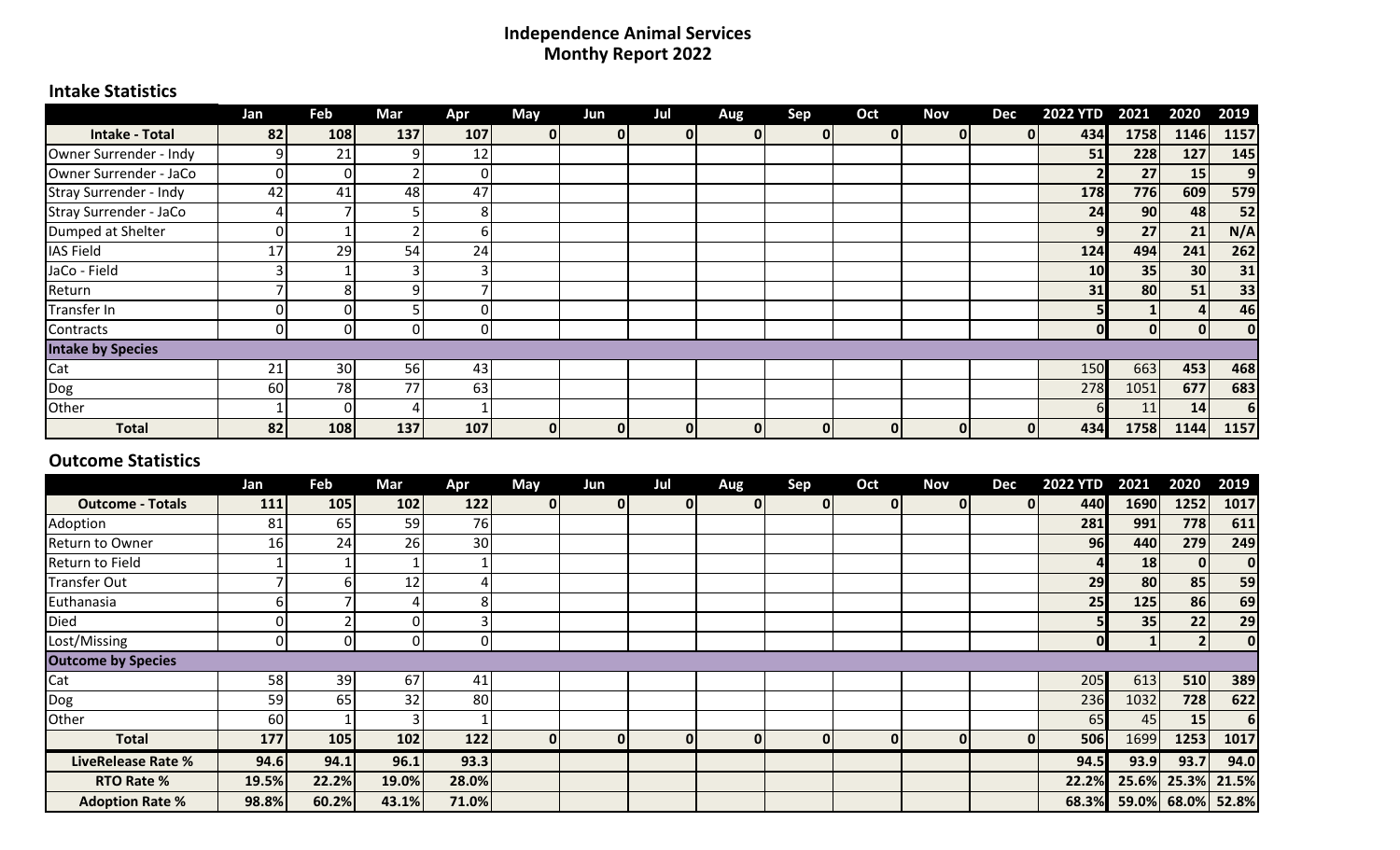# **Independence Animal Services Monthy Report 2022**

## **Euthanasia Statistics - Dogs**

|                      | Jan | Feb | Mar | Apr | May | Jun | Jul | Aug | <b>Sep</b> |    | Oct Nov Dec 2022 YTD 2021 2020 2019 |                 |                 |                |
|----------------------|-----|-----|-----|-----|-----|-----|-----|-----|------------|----|-------------------------------------|-----------------|-----------------|----------------|
| Sick/Injured         |     |     |     |     |     |     |     |     |            |    |                                     |                 | 10 <sup>1</sup> | $\overline{2}$ |
| Behavior             |     |     |     |     |     |     |     |     |            |    | ᅩ                                   | 37              | 71 <sub>1</sub> | 15             |
| Rabies Exposure      |     |     |     |     |     |     |     |     |            |    |                                     | 14              |                 |                |
| Owner Requested      |     |     |     |     |     |     |     |     |            |    |                                     | 24 <sub>1</sub> |                 |                |
| <b>Court Ordered</b> |     |     |     |     |     |     |     |     |            |    |                                     |                 |                 |                |
| <b>Total</b>         |     |     |     |     |     |     |     | 01  | 01         | 01 | 21'                                 | 85              | 50              | 29             |

### **Euthanasia Statistics - Cats**

|                 | Jan | Feb | Mar | Apr | May | Jun | Jul | Aug | Sep | Oct | Nov | Dec | 2022 YTD 2021 2020 2019 |          |    |           |
|-----------------|-----|-----|-----|-----|-----|-----|-----|-----|-----|-----|-----|-----|-------------------------|----------|----|-----------|
| Sick/Injured    |     |     |     |     |     |     |     |     |     |     |     |     |                         | 33       | 31 | 35        |
| Behavior        |     |     |     |     |     |     |     |     |     |     |     |     |                         |          |    |           |
| Rabies Exposure |     |     |     |     |     |     |     |     |     |     |     |     |                         |          |    |           |
| Owner Requested |     |     | ΩI  |     |     |     |     |     |     |     |     |     |                         | $\Omega$ |    |           |
| <b>Total</b>    |     |     | 01  |     |     |     |     | 01  |     | 0l  |     |     |                         | 37       | 35 | <b>40</b> |

#### **Volunteers Statistics**

|                           | Jan | Feb             | Mar | Apr  | <b>May</b> | Jun | Jul | Aug | Sep | Oct | Nov | <b>Dec</b> | 2022 YTD 2021 |       | 2020       | 2019 |
|---------------------------|-----|-----------------|-----|------|------------|-----|-----|-----|-----|-----|-----|------------|---------------|-------|------------|------|
| <b>Active Volunteers</b>  | 275 | 280             | 231 | 121  |            |     |     |     |     |     |     |            |               |       |            |      |
| <b>Hours Volunteered</b>  | 686 | 520             | 947 | 1478 |            |     |     |     |     |     |     |            | 3631          | 15442 | 3631       | 4192 |
| <b>Fostered Animals</b>   | 181 | 10 <sup>1</sup> | 21  | 24   |            |     |     |     |     |     |     |            | 73            | 373   | <b>731</b> | 219  |
| <b>Petsmart Adoptions</b> |     | υı              |     |      |            |     |     |     |     |     |     |            | 15            | 88    |            |      |

# **Average Length of Stay**

|         | Jan  | <b>Feb</b> | Mar  | <b>Apr</b> | May | <b>Jun</b> | Jul | Aug | Sep | Oct | <b>Nov</b> | <b>Dec</b> | <b>2022 YTD</b> | 2021 | 2020 |
|---------|------|------------|------|------------|-----|------------|-----|-----|-----|-----|------------|------------|-----------------|------|------|
| Dogs    | 42.7 | <b>26</b>  | 38   | 30.2       |     |            |     |     |     |     |            |            | 34.2            | 32.8 | 43.1 |
| Cats    | 83.7 | 23.4       | יכו  | 23.4       |     |            |     |     |     |     |            |            | 35.9            | 34.6 | 54.8 |
| Overall | 58.6 | 25.8       | 23.1 | 26.1       |     |            |     |     |     |     |            |            | 33.4            | 33.2 | 48.8 |